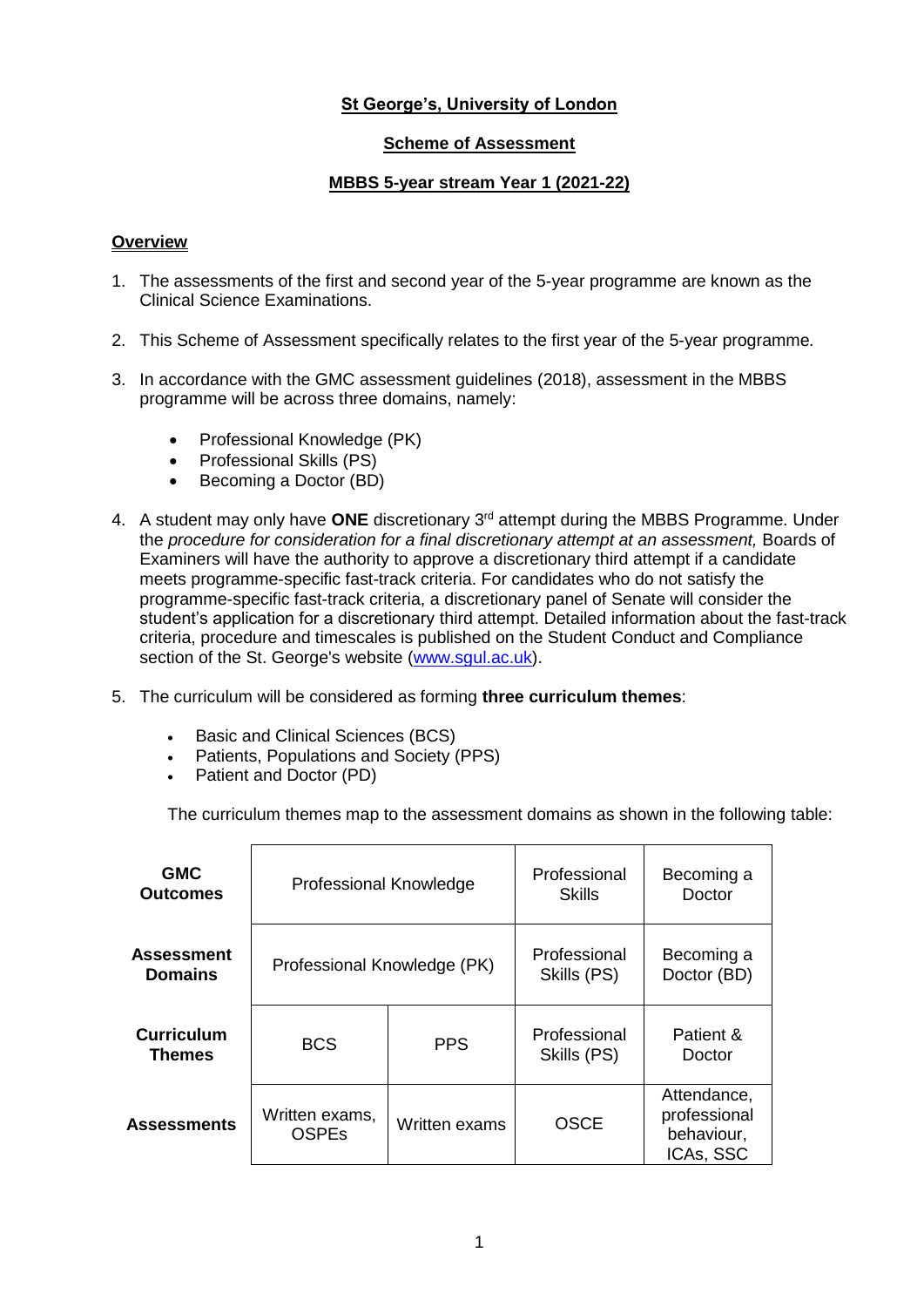- 6. In Year 1 of the 5-year programme, the Professional Knowledge domain will cover the BCS and PPS curriculum themes, and will be subdivided into two elements that must be passed independently.
- 7. The Professional Knowledge domain is tested to assess knowledge and application of knowledge.
- 8. The Becoming a Doctor domain will assess whether students are developing the ability to apply knowledge in the clinical workplace as well as the behaviours and skills required by medical professionals.
- 9. Assessment in Year 1 will normally comprise the following:
	- For the Professional Knowledge domain, there will be written examinations and an anatomy examination (which may comprise an OSPE and /or written paper) at the end of the year.
	- For the Becoming a Doctor domain, assessments will be completed throughout the year across four main elements: attendance, other professional behaviours, clinical workplace portfolio and SSC/projects.
- 10. The written examinations and OSPEs will be comprised of questions that test the Learning Objectives from Year 1. Items will be distributed so as to ensure teaching across Year 1 modules are appropriately represented in the final mark scheme.
- 11. The length of the written examinations and the number of OSPE stations will be announced in advance of the assessment by the Chief/Responsible Examiner.
- 12. The content of the assessments in the Becoming a Doctor domain will be announced in advance of the assessment by the Chief/Responsible Examiner and/or Domain Lead.
- 13. There will be no compensation between the two elements of the Professional Knowledge domain (BCS and PPS).

## **Mark Distribution**

14. The Professional Skills grade will be determined by the end of Year 2 OSCE.

## 15. **Formative and Summative assessment – Year 1**

#### **Formative assessment**:

Formative assessments are used to allow students to practise the main assessment methods that will be used summatively in the remainder of the programme. Please note that attendance of all formative exams is mandatory and if for any reason you are unable to attend you will need to complete a mitigating circumstance form which will be reviewed by a panel.

- For the Professional Knowledge domain (BCS and PPS elements), there will be a formative written examination and a formative anatomy examination at the end of the Autumn Term. Attendance at these examinations will be compulsory.
- The Becoming a Doctor domain will be assessed throughout the year on a formative basis. There will be one formatively assessed SSC in this domain during Year 1 (namely Foundation SSC). The completion of the assessments in this domain will be compulsory.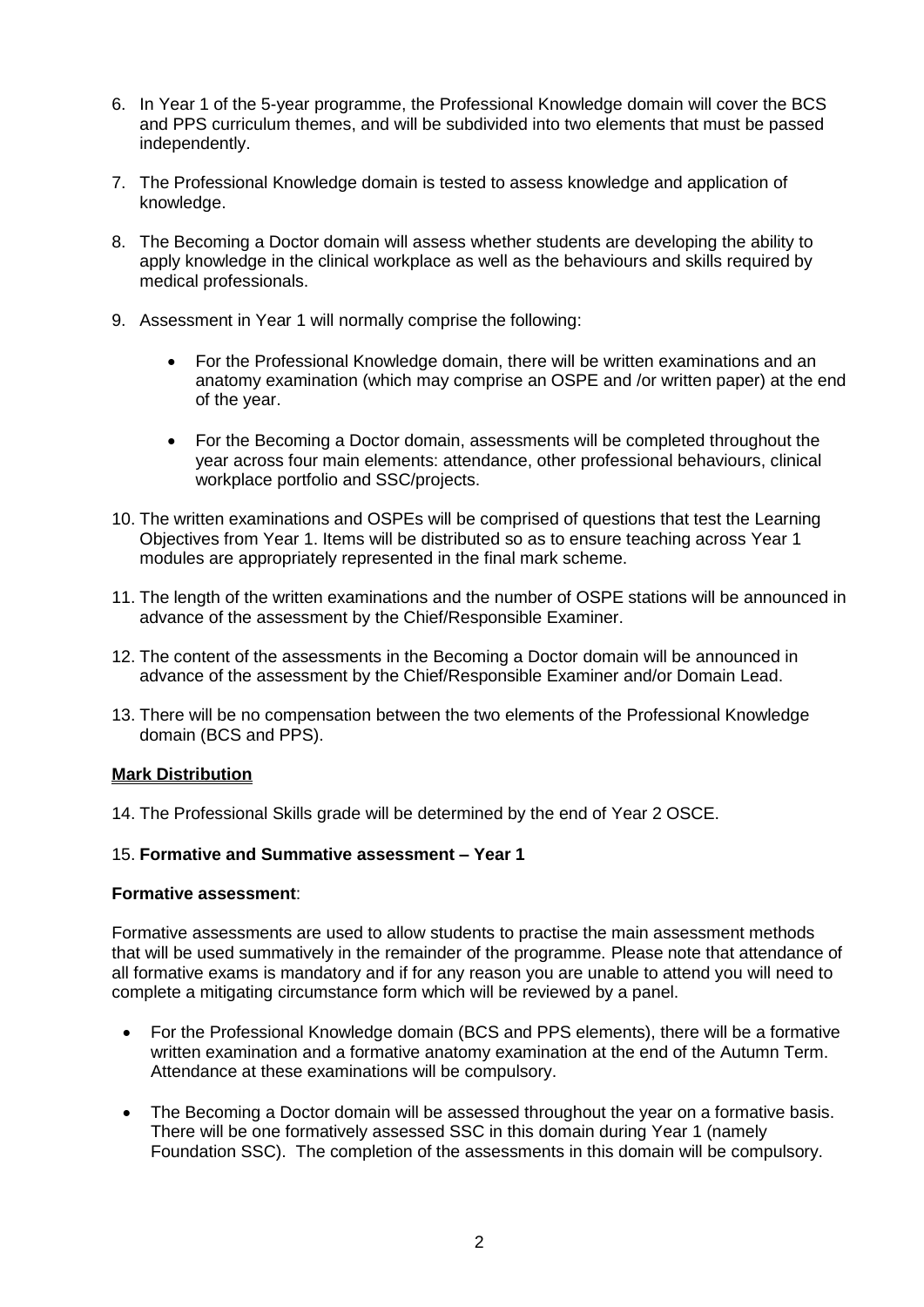## **End of Year 1 Summative assessment**:

- For the Professional Knowledge domain (BCS and PPS elements), there will be summative written and anatomy examinations at the end of the year.
- Marks for each of the two elements of the Professional Knowledge domain (BCS and PPS) will be calculated based on the results of the exams at the end of Year 1, with a maximum of 100 marks for each element.

The BCS element will be weighted as per the table below:

| Written BCS           |  |
|-----------------------|--|
| <b>Practical OSPF</b> |  |

- For the Becoming a Doctor domain, a number of portfolio items that are introduced in Year 1 must be completed to an acceptable grade by the end of Year 2. Any elements that are not graded acceptable will be assessed by the grading committee on a case-by-case basis.
- 16. **Progression:** Progression from Year 1 to Year 2 will be determined by the results of the Professional Knowledge domain (BCS and PPS elements).
- 17. Students will need to pass both elements of the Professional Knowledge domain (i.e. pass both BCS and PPS elements in their own right) to progress to Year 2.

#### **Marking arrangements and Standard Setting**

#### *Professional Knowledge (BCS and PPS elements)*

- 18. Candidates *at the end of the Year 1 examinations* will be graded as one of the following categories for each element (BCS and PPS):
	- **A (Acceptable):** competent the numerical pass mark or above
	- **C (Cause for Concern):** not yet competent up to and including 2 standard errors of measurement (SEM) below the numerical pass mark
	- **U (Unacceptable):** poor more than 2 SEM below the numerical pass mark
- 19. The pass standard for the written examinations and anatomy examination will normally be determined using an internationally recognised standard setting methodology (e.g. Cohen or Angoff).
- 20. When only a small number of students sit an examination (e.g. a resit or deferred assessment) the passmark will be determined using the Angoff method and the C/U boundary will be calculated as passmark minus 10% (e.g. if the passmark was 60%, the C/U boundary would be set to 50%).
- 21. For the examination of the PPS component in the Professional Knowledge domain candidates' percentage marks will be rounded to one decimal place (e.g. 51.15% will be rounded up to 51.2% and 51.14 will be rounded down to 51.1.
- *22.* For BCS assessments, candidates' percentage marks for each examination component (written exam and OSPE) are rounded to one decimal (see paragraph 21), then multiplied by a weighting factor as detailed in Paragraph 15.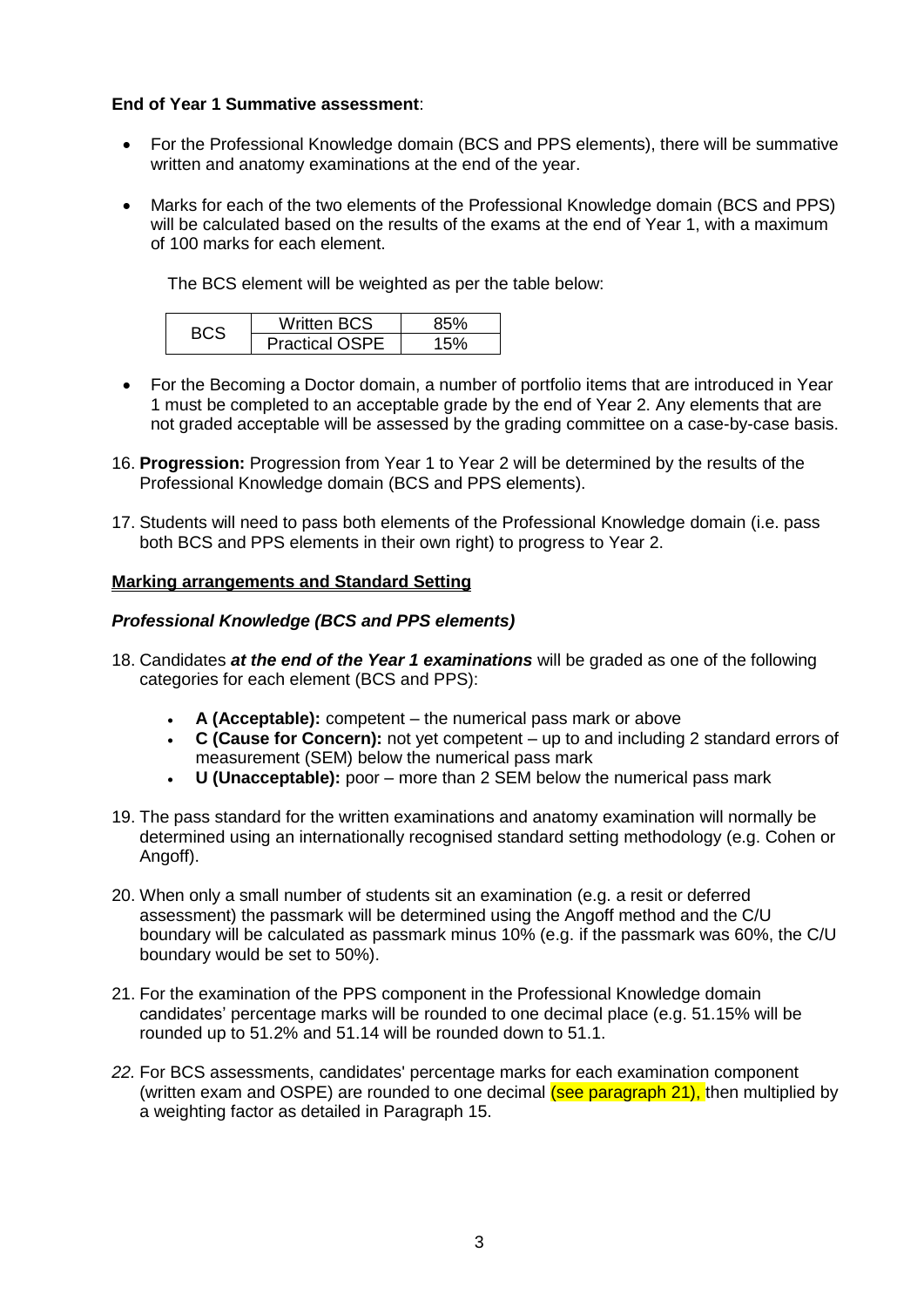## *Becoming a Doctor*

23. This domain will be assessed on a summative basis in Year 2.

- 24. Feedback on the assessments that comprise this domain will be distributed to candidates.
- 25. The Becoming a Doctor leads will consider, and meet where necessary, students displaying poor professional behaviour (including attendance) or poor performance in relation to other aspects of the domain such as completion of workplace assessments. The Becoming a Doctor Grading Committee will allocate grades at the end of the academic year and report to the Board of Examiners any unsatisfactory performance within the domain via the allocation of a grade for all students, but this is not summative in Year 1. The Becoming a Doctor Progress Meetings and Grading Committees in all future years, may consider any evidence assimilated from the point of entry to the MBBS programme, including Year 1 where assessment is formative.
- 26. *The Becoming a Doctor domain* will be graded as follows:
	- **A (Acceptable)**
	- **B (Borderline)**
	- **C (Cause for concern)**
	- **U (Unacceptable)**

Details regarding how the overall BD domain grade is determined based on the individual grades obtained in each BD element are provided in the Becoming a Doctor Handbook.

## **Progression from Year 1 to Year 2 at first attempt**

- 27. At the end of Year 1, candidates will be awarded a grade for each element of the Professional Knowledge domain (BCS, PPS). These will be categorised as detailed in paragraph 18.
- 28. A candidate, whose grade in both elements of the Professional Knowledge domain (BCS, PPS) is **Acceptable** shall have passed the year and may proceed to Year 2 of the MBBS programme.
- 29. A candidate whose grade in any assessment domain (including **either or both** elements of the Professional Knowledge domain) is **Cause for Concern**, will be given the option to enter the resit examination(s)/assessment(s) in each such assessment domain. Alternatively, a student may choose to repeat Year 1.
- 30. A candidate whose grade in any one assessment domain (or component of) is **Unacceptable**  will be required to repeat Year 1. Candidates repeating the year will be required to sit all domains of assessment, including all elements of Becoming a Doctor, regardless of whether they have passed the domain or domain element in a previous academic year.

#### **Re-sit Examinations/Assessments**

### **For candidates entering the resit period at 2nd attempt in the same academic year as the 1st attempt**

- 31. The resit period for the Professional Knowledge domain will normally take place between the July and August Board of Examiners.
- 32. For the Professional Knowledge domain, candidates who elect to resit will be required to resit only the domain element(s) they failed (BCS and/or PPS).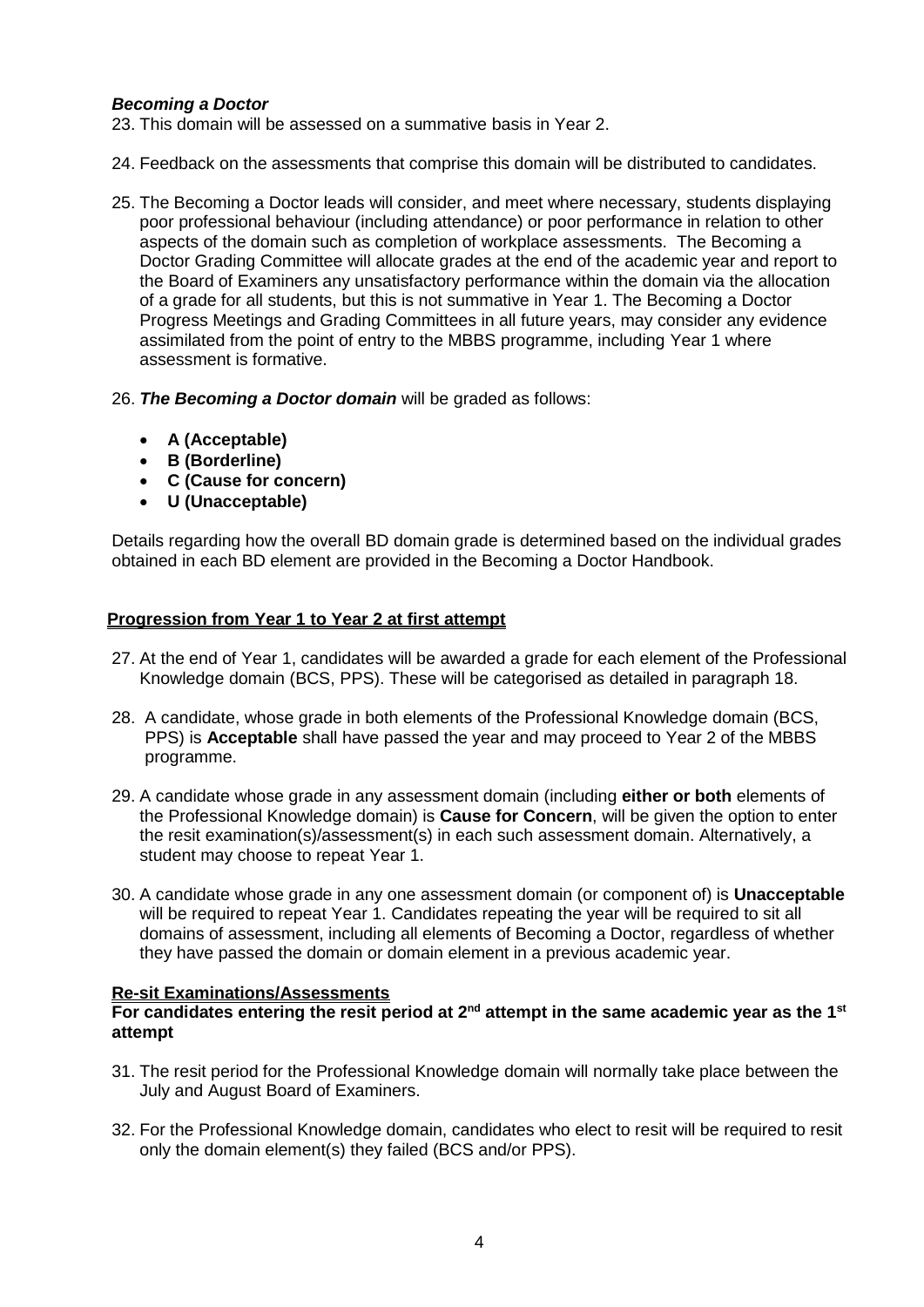- 33. The written resit examinations shall be set for each domain element (BCS and PPS) and shall cover the content of Year 1 using similar methods of assessment as those used in the first sit examinations.
- 34. A candidate, whose grade at each resit examination(s)/assessment(s) entered is **Acceptable** shall have passed the year and may proceed to Year 2 of the MBBS programme.
- 35. A candidate, whose grade at any resit examination(s)/assessment(s) is **Cause for Concern or Unacceptable** will be deemed to have failed the examination and therefore the programme. Such students may be eligible for a  $3<sup>rd</sup>$  discretionary attempt, in accordance with the *procedure for consideration for a final discretionary attempt at an assessment* (see paragraph 4).

## **Progression from Year 1 to Year 2 following a repeat of the year at 2nd attempt**

- 36. A candidate who is repeating the year at second attempt will be entered into all domains of assessment, including all elements of Becoming a Doctor, regardless of whether they have passed the domain or domain element in a previous academic year.
- 37. A candidate whose grade in both elements of the Professional Knowledge domain (BCS or PPS) is **Acceptable** shall have passed the year and may proceed to Year 2 of the MBBS programme.
- 38. A candidate, whose grade in any one element of the Professional Knowledge domain (BCS or PPS) is **Cause for Concern** or **Unacceptable** on the second attempt, will be deemed to have failed the examination and therefore the programme.
- 39. Such students shall be considered by the Discretionary Panel for a final attempt in accordance with the provisions of the General Regulations for Students and Programmes of Study. Candidates offered a final attempt at the year by the Discretionary Panel will be required to sit all domains of assessments in Year 1, regardless of whether they have passed the domain (or element of) in a previous academic year (see paragraph 4).
- 40. All grades may be made available to the discretionary panel, including formative grades, and from the Becoming a Doctor domain.

## **Progression from Year 1 to Year 2 following a repeat of the year at 3rd Discretionary Attempt**

- 41. Candidates offered a third and final attempt will be required to repeat the year and sit all domains of assessment, including all elements of Becoming a Doctor, regardless of whether they have passed the domain or domain element in a previous academic year.
- 42. A candidate, whose grade in both elements of Professional Knowledge (BCS, PPS) is **Acceptable**, shall have passed the year and may proceed to Year 2 of the MBBS programme.
- 43. A candidate, whose grade in any one assessment domain (including either or both elements of Professional Knowledge) is **Cause for Concern** or **Unacceptable**, on the third attempt, shall be deemed to have failed the programme and will have their registration terminated.

**Students re-enrolling/re-joining a year of a programme following an approved period of absence OR students who are required/have elected to repeat a year**